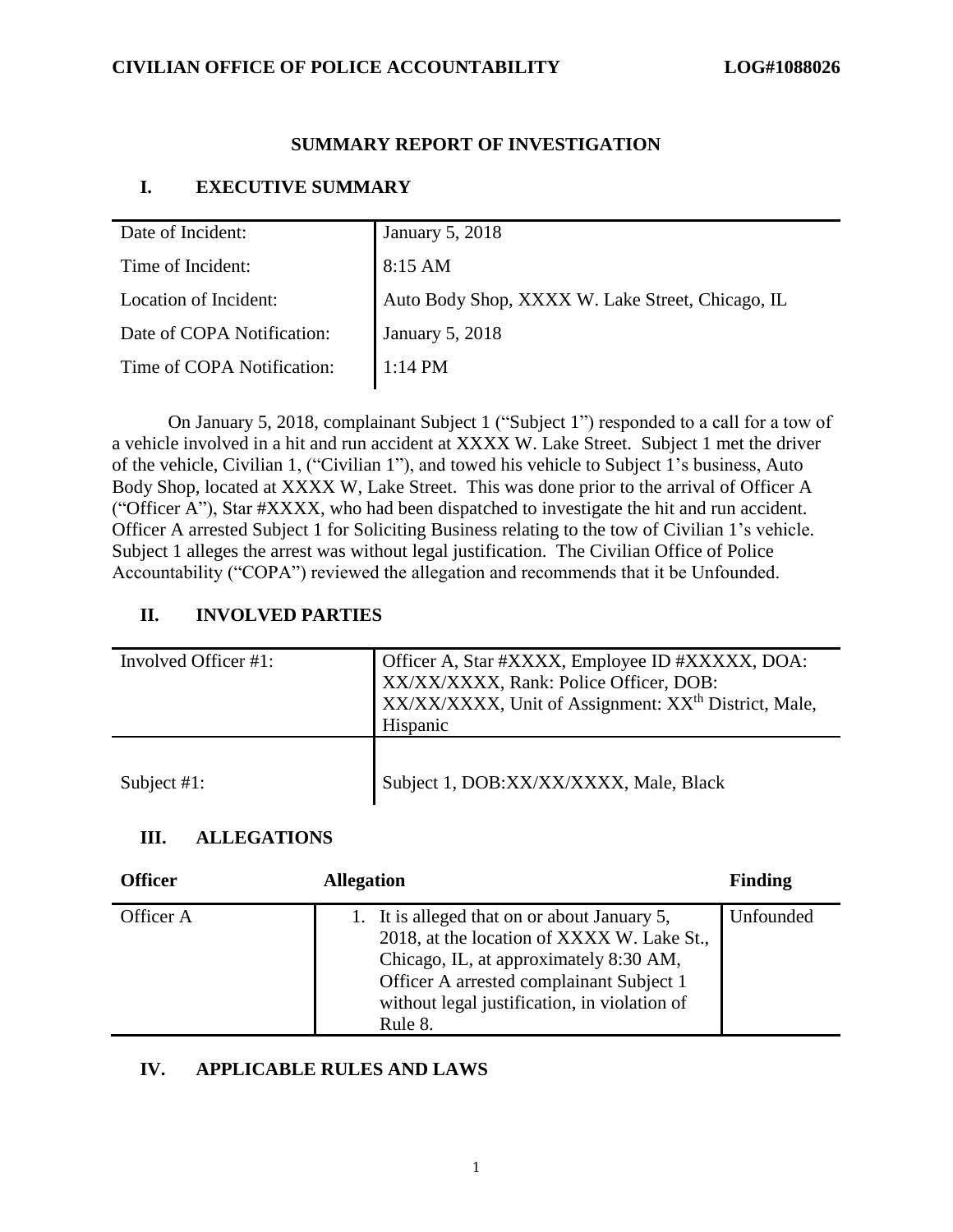#### Rules

1. **Rule 8:** Disrespect to or maltreatment of any person, while on or off duty.

Federal Laws

### 1. Fourth Amendment, U.S. Constitution

### State Laws

1. 725 ILCS 5/107-2(1)(c)

#### 1. **INVESTIGATION**

#### **a. Interviews**

On January 8, 2018, complainant Subject 1, gave COPA an audio recorded statement. Subject 1 stated on January 5, 2018, between 7:00 AM and 7:15 AM, his son, identified as Civilian 2 ("Civilian 2"), called him saying someone called the office needing a tow. Subject 1 stated when he arrived at the location, he met a young man, identified as Civilian 1, who said "someone had hit him [his vehicle] and ran." Subject 1 stated he told Civilian 1 that "I was called to help you." Subject 1 stated Civilian 1 replied he needed assistance, that "he didn't know what to do." Subject 1 stated Civilian 1 said he needed his rental vehicle towed, but that he wanted to wait until his sister, identified as Civilian 3 ("Civilian 3"), arrived. Subject 1 stated Civilian 3 arrived approximately fifteen minutes later. Subject 1 stated he gave Civilian 1 and Civilian 3 his business card.

Subject 1 stated after Civilian 1 and Civilian 3 had a discussion amongst themselves, Civilian 3 asked Subject 1 to tow the vehicle to his place of business and the rental car company would pick it up from there. Subject 1 stated he and Civilian 1 got into his tow vehicle and he wrote up the tow sheet. Subject 1 stated Civilian 1 asked if he was going to be charged for the tow. Subject 1 stated he told Civilian 1 that he would not be charged for the tow. Subject 1 stated Civilian 1 said he wanted to be sure that he would not be charged for the tow, and that he would let Subject 1 tow the vehicle as long as the rental car company was paying the cost.

Subject 1 stated again that Civilian 1 said he didn't want to pay for the tow. Subject 1 stated he again told Civilian 1 the rental car company would pay the tow. Subject 1 stated Civilian 1 did not sign the tow slip, because he did not want to pay for the tow. Later in the interview, when asked for clarification as to whether Civilian 1 did or did not sign the tow slip, Subject 1 stated Civilian 1 "started to sign" but did not finish.

Subject 1 stated he towed and locked up Civilian 1's vehicle at his business, located at XXXX W. Lake St. Subject 1 stated after he left his business, he received a call from Civilian 3. Subject 1 stated Civilian 3 said CPD had arrived at the accident location to do the accident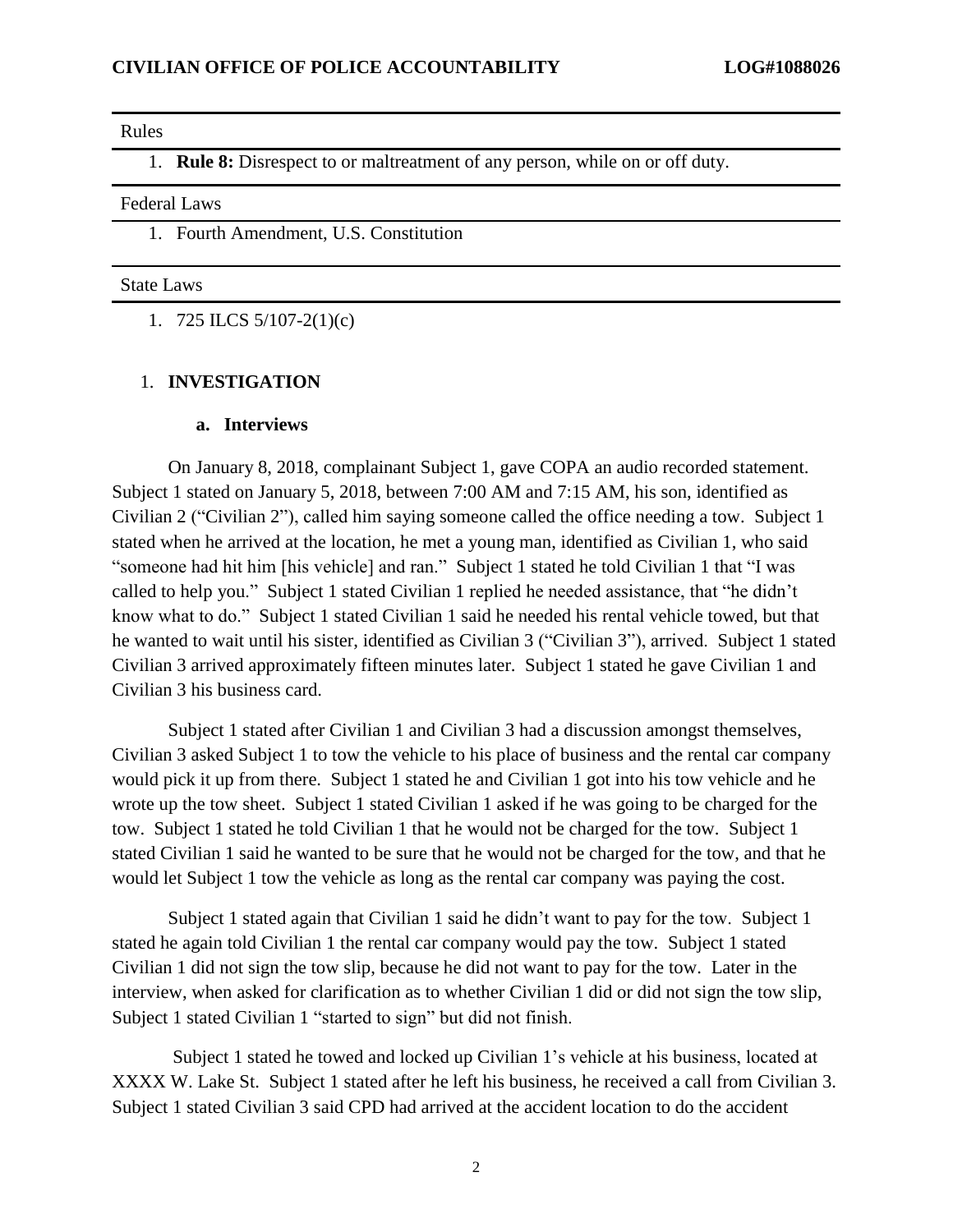report. Subject 1 stated Civilian 3 told him that Civilian 1 called 911 for CPD and "had waited a long time" for their arrival. Subject 1 stated Civilian 3 made several calls to him, but that it took him a while to get back to his place of business. Subject 1 stated Civilian 3 informed him that CPD was also at the location, and that an officer, identified as Officer A ("Officer A"), had also called and spoke with Subject 1's wife and Civilian 2. Subject 1 stated by the time he arrived back at his business, Officer A told him "you know, you're under arrest."

Subject 1 stated he asked Officer A why he was under arrest. Subject 1 stated he told Officer A, "I'm not soliciting." Subject 1 stated he told Officer A, "I was called to help these people." Subject 1 stated Officer A pushed him, knocking his phone out of his hand, and handcuffed him. Subject 1 stated he said to Officer A, "Why is it all the time you are harassing me?" Subject 1 stated Officer A stated that Subject 1, "was no good, your business is a rip-off, you're robbing these people." Subject 1 stated he told Officer A that he didn't know Civilian 1 or Civilian 3, that Civilian 1 was from out-of-town, and had asked for his help. Subject 1 stated Officer A told him he was going to jail. Subject 1 stated he told Officer A "he hadn't done anything." Subject 1 stated Civilian 3 said to Officer A, "This man [Subject 1] came to help us. Why are you locking him up?"

Subject 1 stated Officer A placed him in the CPD marked vehicle. Subject 1 stated Officer A opened the rear door of the CPD vehicle and snatched his phone earpiece from him. Subject 1 stated that Officer A made several comments telling him to "shut up." Subject 1 said Officer A did not let him secure his tow truck nor his business prior to his arrest. Subject 1 stated unknown persons went into his business and tow truck because of Officer A's refusal to allow him to secure the premises. Subject 1 stated Officer A did not complete an accident report at the tow yard. Subject 1 stated Officer A came to look at the vehicle. Subject 1 stated Officer A completed the accident report at the XXth District. Subject 1 stated Officer A refused to loosen the handcuffs after he said they "were too tight." Subject 1 stated Officer A refused to allow him to use the bathroom at the XXth District, resulting in him "using the bathroom on myself." Subject 1 stated Officer A handcuffed him to the wall for nearly three hours. Subject 1 stated an unknown sergeant at the XXth District told him it was against the law to solicit business. Subject 1 stated he replied he was at home and that his son called him saying, "some of his [Subject 1] customers called him [Civilian 2] saying someone needed a tow." Subject 1 stated the unknown Sergeant told Officer A twice to fingerprint Subject 1 and release him. Subject 1 stated if he was soliciting, Officer A "wasn't there to see me soliciting."<sup>1</sup>

On Tuesday, March 27, 2018, accused Officer A ("Officer A"), Star #XXXX, gave COPA an audio recorded statement. Officer A stated that on January 25, 2018, he was working Beat XX-XX, a traffic car, in the XXth District. Officer A stated he was a one-man unit, in full uniform, driving a marked CPD vehicle. Officer A stated he was wearing a Body-Worn Camera ("BWC") that date but realized later that it was not operational. Officer A stated as the traffic

 $\overline{\phantom{a}}$ 

<sup>&</sup>lt;sup>1</sup> Attachment 14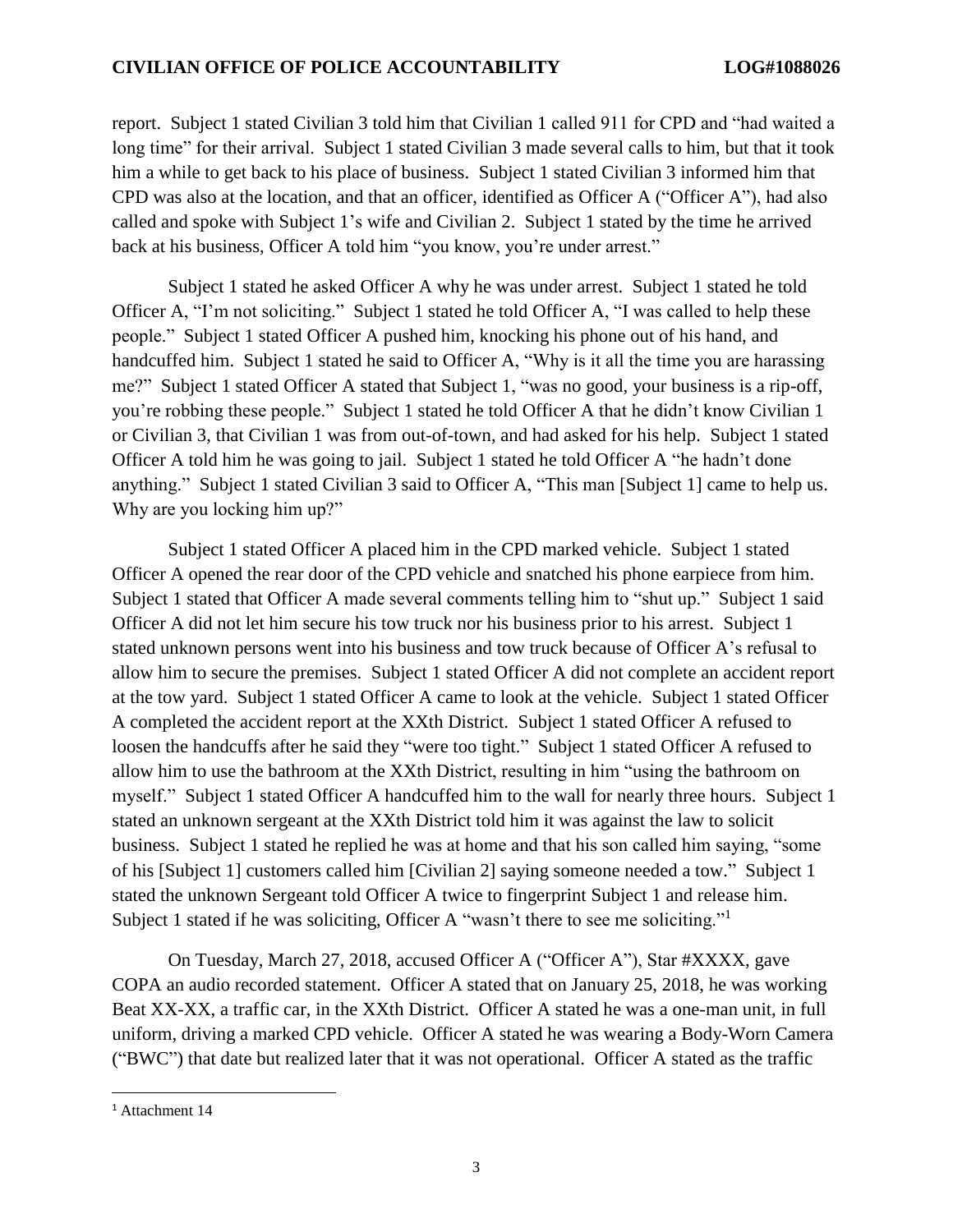car, he responded to vehicular accidents and enforced traffic and parking violations within the District. Officer A stated on January 25, 2018, between 7:45 AM and 8:30 AM, he responded to an auto accident at the intersection of Street 1 and Street 2.

Officer A stated he went over the radio to ask dispatch if they could contact the party involved in the accident. Officer A stated shortly thereafter a female and young man, identified as Civilian 1 drove up and said they were involved in an accident. Officer A stated Civilian 1 said a gentleman, identified as Civilian 2, ("Civilian 2"), the son of complainant Subject 1, stopped at the accident scene and help Civilian 1 "push his vehicle out of the way." Officer A stated Civilian 1 said Civilian 2 asked if he had contacted the police and if he needed a tow. Officer A stated Civilian 1 said he "didn't know" if he needed a tow. Officer A stated Civilian 1 said Civilian 2 left the accident scene and called Subject 1 saying, "There's a car that can't drive, he needs a tow." Officer A stated Civilian 1 told him that Subject 1 arrived at the accident scene and towed his vehicle.

Officer A stated he asked Civilian 1 if he gave Subject 1 permission to tow the vehicle. Officer A stated Civilian 1 said, "not really." Officer A stated he asked Civilian 1 if Subject 1 gave him a form to sign stating he could tow the vehicle. Officer A stated Civilian 1 said he received a form to sign giving Subject 1 permission to tow the vehicle, but that he [Civilian 1] refused to sign it because "he didn't feel comfortable."<sup>2</sup> Officer A stated he asked Civilian 1 where Subject 1 took his vehicle. Officer A stated Civilian 1 said he thought Subject 1 took it to the tow yard at XXXX W. Lake Street. Officer A stated he had Civilian 1 call Subject 1 to meet at XXXX W. Lake Street.

Officer A stated when Subject 1 arrived at the location, he told him that it was unlawful for him to remove a vehicle from the scene of an accident prior to the police arriving. Officer A stated Subject 1 said Civilian 1 gave him permission. Officer A stated he told Subject 1 that Civilian 1 told him that he did not give his permission. Officer A stated Civilian 1 then said to Subject 1, "I didn't ask you to tow my car." Officer A stated he placed Subject 1 under arrest for unlawfully removing a vehicle from the scene of an accident prior to the arrival of the police, and conveyed him to the XXth District. Officer A stated at the District, he charged Subject 1 with the offense of Soliciting Business.<sup>3</sup> Officer A stated Civilian 2, the complainant Subject 1's son, was also at XXXX W. Lake St. Officer A stated he had Civilian 2 place Civilian 1's vehicle on the street so he could contact the rental car company to tow the vehicle.

Upon being asked if he had previous interactions with Subject 1, Officer A stated that he had prior contact with Subject 1 at a different accident scene where he failed to follow towing procedures. Officer A stated he told Subject 1 he was violating the law. Officer A stated Subject

 $\overline{a}$ 

<sup>2</sup> Attachment 13

<sup>&</sup>lt;sup>3</sup> Attachment 16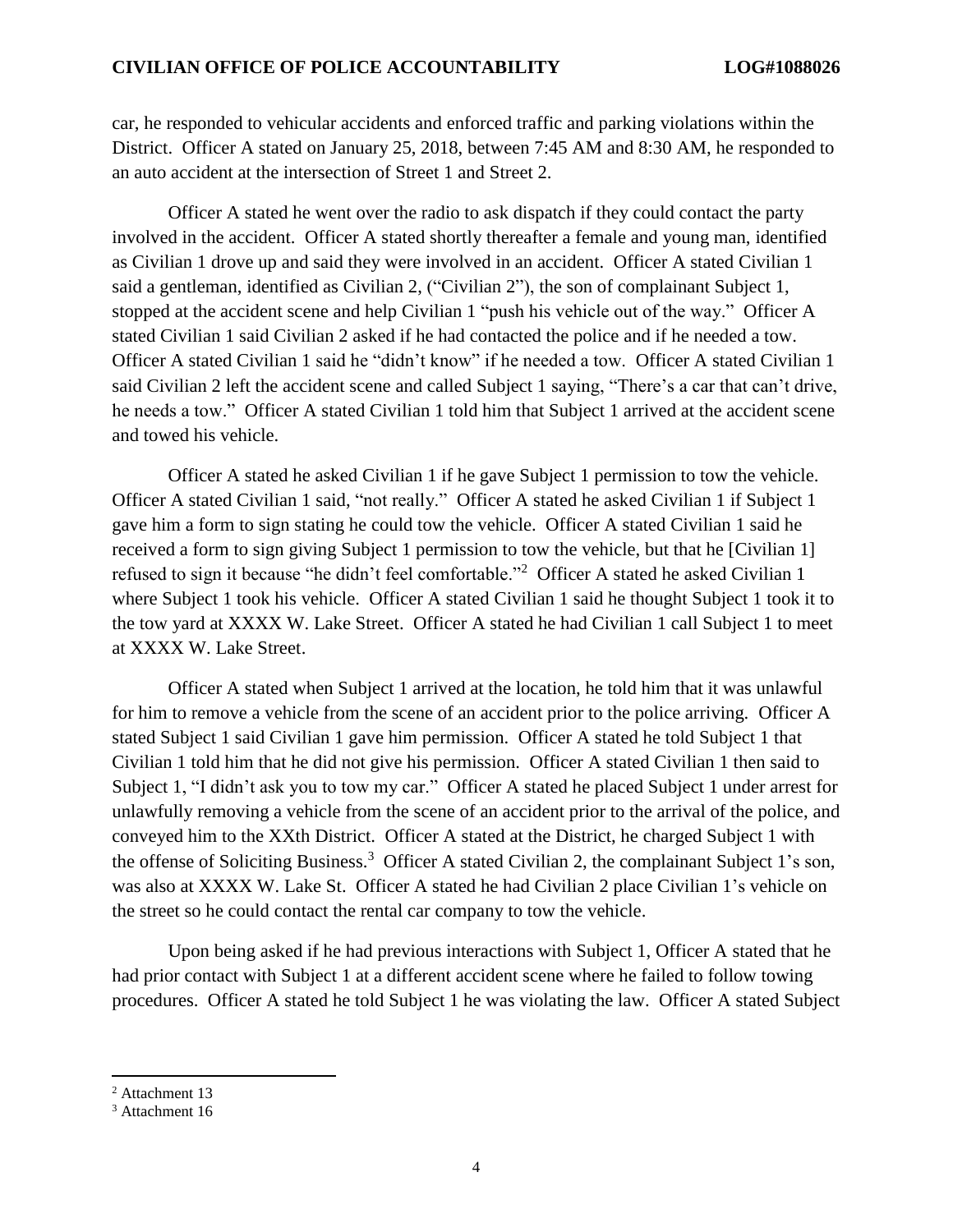1 said to him, "Okay officer, give me a break and I won't do it again." Officer A stated he agreed to give Subject 1 a break at that time.<sup>4</sup>

On March 12, 2018, COPA spoke via telephone with witness Civilian 1 regarding his vehicle being towed by complainant Subject 1. Civilian 1 stated he was assisted by Civilian 2, son of complainant Subject 1, in pushing his rental vehicle to the side of the road. Civilian 1 stated that Civilian 2 asked him if he needed a tow truck, and Civilian 1 equivocated when asked by COPA whether he agreed to the tow. Civilian 1 stated Civilian 2 made a call and Subject 1 arrived with his tow truck. Civilian 1 stated Subject 1 towed his vehicle, but that he did not sign the tow slip because he did not know the cost of the tow and there were no prices on the tow slip letting him know what the tow would cost.<sup>5</sup>

## b. **Documentary Evidence**

The **CPD Arrest Report, CB# XXXXXXXX,** for Subject 1 states on January 5, 2018, at XXXX W. Lake St., at approximately 8:30 AM, Officer A, learned from victim Civilian 1 that Subject 1 solicited business. The report states Subject 1 unlawfully offered his services to the victim of a hit and run accident after receiving a call from his son Civilian 2, who witnessed an auto accident. The report states Civilian 2 assisted Civilian 1 in removing the car from the intersection. It further states that Civilian 2 then called Subject 1 to let him know there was a car to tow at Street 1 and Street 2. The report states Civilian 1 was waiting for the police and was unfamiliar with the process and Subject 1 towed Civilian 1's car to his tow yard without notifying the police or getting permission from Civilian 1. Civilian 1 would not sign the tow report and Subject 1 towed the vehicle anyway. Subject 1 did not tell Civilian 1 how much the tow cost or if Civilian 1 could tow the car elsewhere.<sup>6</sup>

## 2. **ANALYSIS**

The City of Chicago Municipal Code 10-8-510, Soliciting Business, states

It shall be unlawful for any person including the owner of any business adjacent to or near the public way, either in person or through any agent or employee to stand upon, use or occupy the public ways to solicit the trade, custom or patronage for such business, or to interfere with or impede any pedestrian or any one in a vehicle on a public way, for purpose of soliciting business. 7

 $\overline{a}$ 

<sup>4</sup> Attachment 16

<sup>5</sup> Attachment 18

<sup>6</sup> Attachment 8

<sup>7</sup> Attachment 16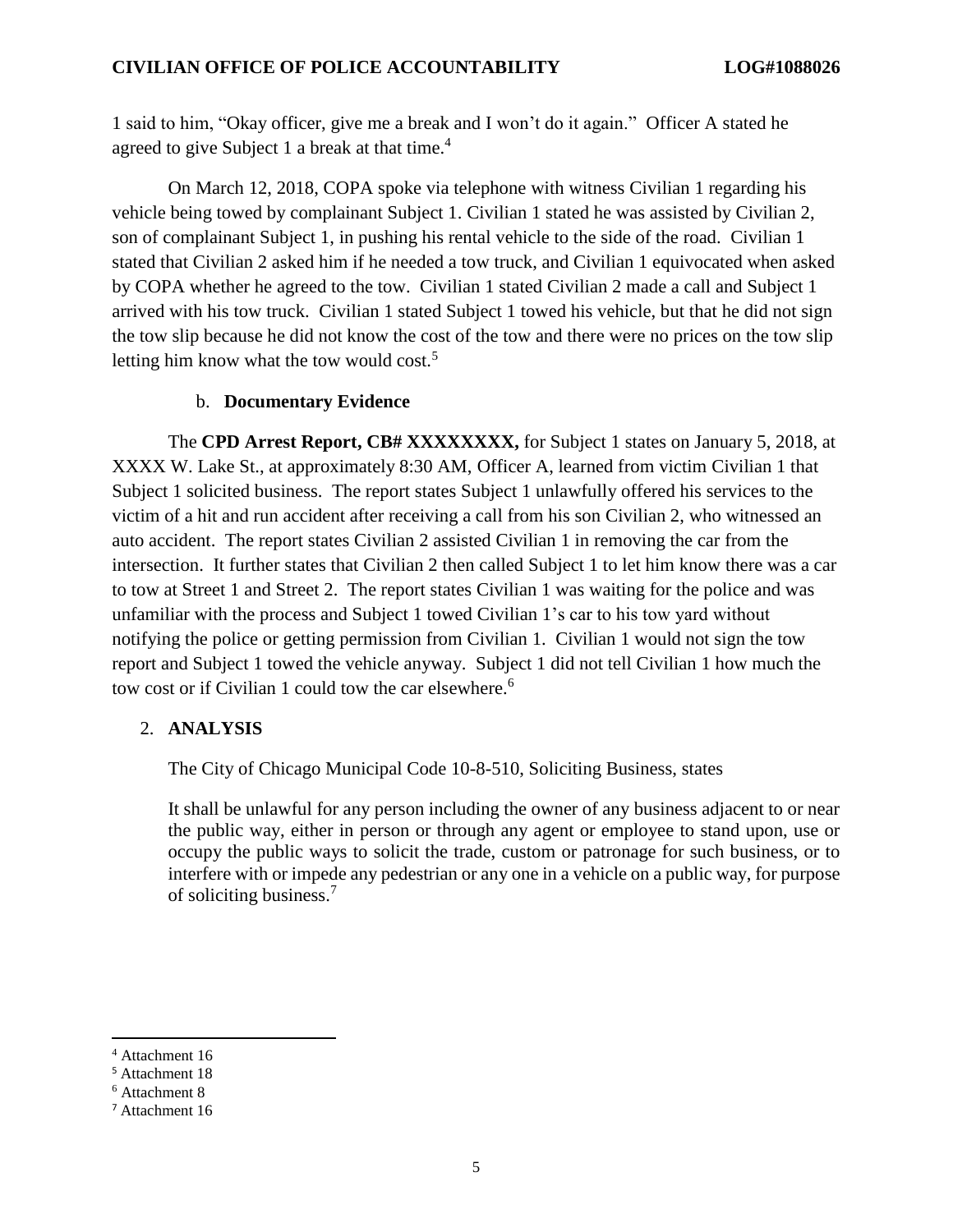In his COPA interview, Subject 1 makes statements that conflict with Civilian 1's COPA statement regarding how he was notified by Civilian 2 of Civilian 1's need for a tow.<sup>8</sup> Subject 1 stated Civilian 2, his son, called him saying an unknown person called the office requesting a tow. However, Civilian 1 said to COPA that Civilian 2 was at the accident scene, assisted Civilian 1 in moving his damaged vehicle to the side of the road, and contacted Subject 1 who arrived with his tow truck. In addition, Subject 1 contradicted himself regarding Civilian 1 signing the tow slip and giving Subject 1 permission to tow Civilian 1's vehicle. Taken together, the statements regarding how Subject 1 was notified to tow Civilian 1's vehicle and whether Civilian 1 in fact did sign the tow slip giving Subject 1 permission to tow his vehicle, impact the veracity of Subject 1's interview to COPA.

Subject 1 claims he was arrested by Officer A without legal justification. However, Illinois state law stipulates "that a police officer may arrest a person when he has reasonable grounds to believe that the person is committing or has committed an offense."<sup>9</sup> In this instance Officer A had reasonable grounds, based upon information provided by Civilian 1 as to Civilian 2 calling Subject 1 to the accident scene to tow Civilian 1's vehicle. Additionally, The U.S. Supreme Court held that the Fourth Amendment does not forbid a warrantless arrest for a minor criminal offense if an officer has probable cause to believe that an individual has committed that offense.<sup>10</sup> Subject 1's statement that he indeed had towed Civilian 1's vehicle from the accident scene, coupled with the totality of the circumstances, gave Officer A probable cause to arrest Subject 1 for violating City of Chicago Municipal Code 10-8-510, Soliciting of Business.

## 3. **CONCLUSION**

| <b>Officer</b> | <b>Allegation</b>                                                                                                                                                                                                                           | <b>Finding</b> |
|----------------|---------------------------------------------------------------------------------------------------------------------------------------------------------------------------------------------------------------------------------------------|----------------|
| Officer A      | 1. It is alleged that on or about January 5,<br>2018, at the location of XXXX W. Lake St.,<br>Chicago, IL, at approximately 8:30 AM,<br>Officer A arrested complainant Subject 1<br>without legal justification, in violation of<br>Rule 8. | Unfounded      |
|                |                                                                                                                                                                                                                                             |                |

Based on the analysis set forth above, COPA makes the following findings:

Approved:

 $\overline{\phantom{a}}$ 

<sup>8</sup> Civilian 2's action in calling Subject 1 constitutes him acting as an agent for Subject 1 in soliciting business, a violation of City of Chicago Municipal Code 10-8-510. According to Barron's Dictionary of Legal Terms, an agent is defined as, "one who is authorized by another person to act in that person's behalf."  $9725$  (ILCS)  $5/107-2(1)(c)$ 

<sup>10</sup> *Atwater v. City of Lago Vista*, 532 U.S. 318, 354 Ct. 1536, (2001)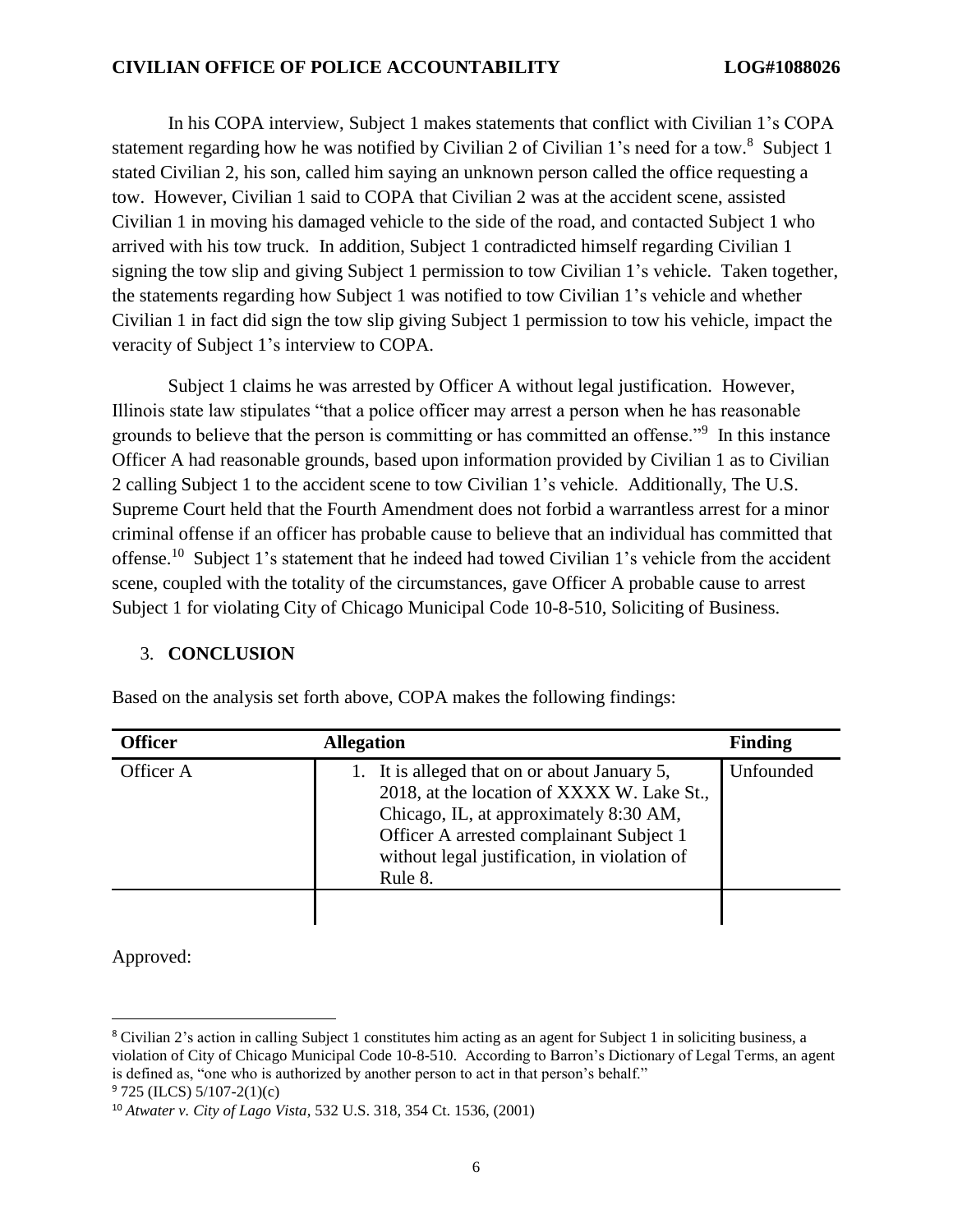$\overline{\text{Acting Deputy Chief Administration}$ 

\_\_\_\_\_\_\_\_\_\_\_\_\_\_\_\_\_\_\_\_\_\_\_\_\_\_\_\_\_\_\_\_\_\_ \_\_\_\_\_\_\_\_\_\_\_\_\_\_\_\_\_\_\_\_\_\_\_\_\_\_\_\_\_\_\_\_\_\_